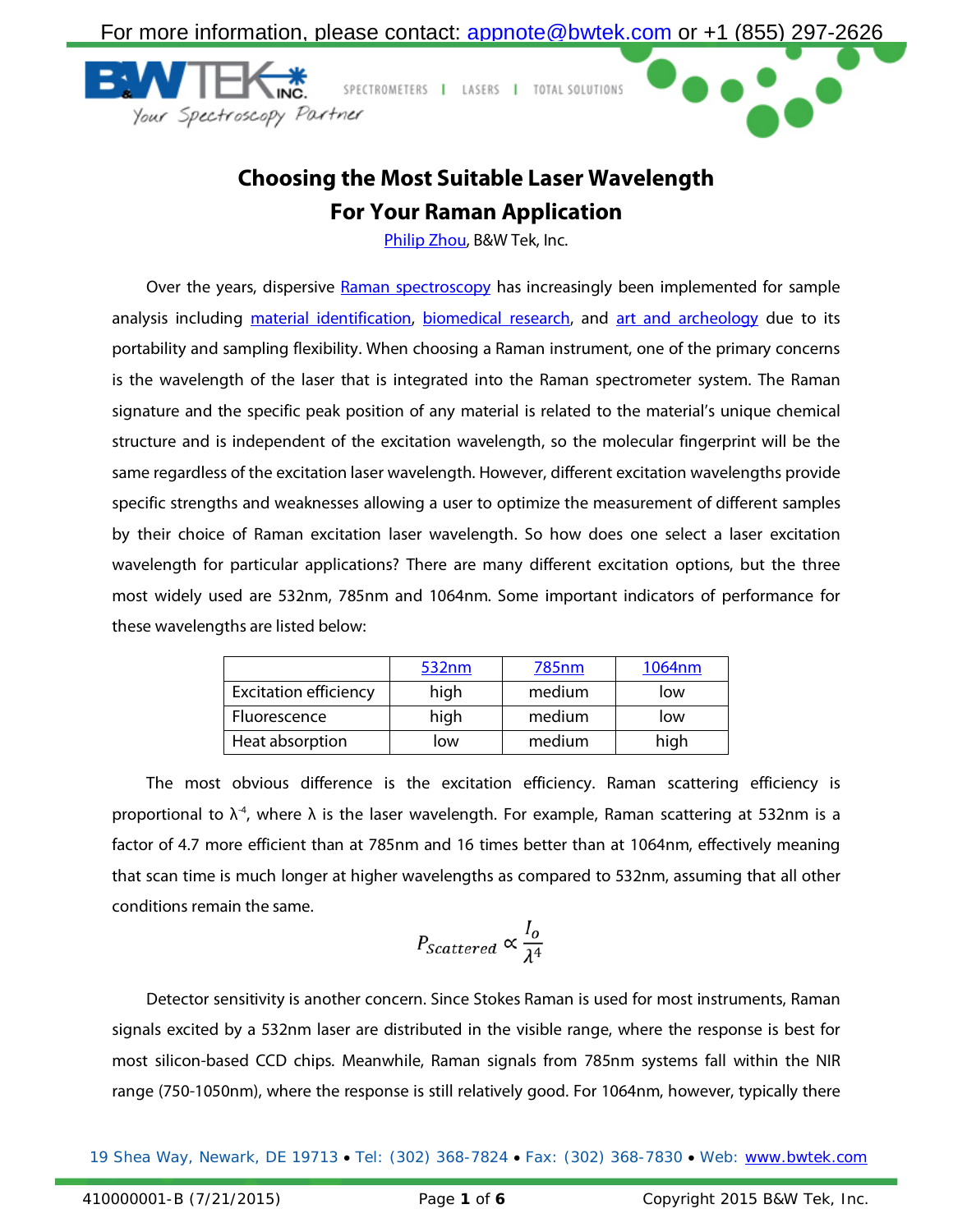For more information, please contact: [appnote@bwtek.com](mailto:appnote@bwtek.com) or +1 (855) 297-2626

SPECTROMETERS | LASERS | TOTAL SOLUTIONS Your Spectroscopy Partner

is no response from the CCD above 1100nm, and therefore an IR sensor InGaAs array detector, which has typically about 1/10 the efficiency of a CCD, is used. Further, a 512 pixel sensor is embedded for most dispersive 1064nm Raman instruments (vs 2048 for most others) due to cost control concerns, which leads to poorer resolution and shorter spectral range coverage.

Another important phenomenon that occurs and interferes with the measurement of the Raman spectrum is fluorescence, which in most cases is a decisive factor when excitation efficiency is very important. Fluorescence is produced in a very similar process to Raman scattering but is based on a different mechanism. The [Raman Effect](http://bwtek.com/raman-theory-of-raman-scattering/) can take place for any frequency of incident light while maintaining a constant separation from the excitation frequency; meanwhile, [fluorescence](http://en.wikipedia.org/wiki/Fluorescence) is anchored at a specific frequency or wavelength, meaning that it will shift if the excitation laser is different. Furthermore, the fluorescence bleaching effect makes the fluorescence signals fluctuate across the range. To minimize interference of fluorescence with a Raman spectrum, longer wavelength laser excitation is used. Fluorescence may be strong when measuring darker samples, dyes, raw herbal materials, essentials or extracts, especially for those chemical bonds containing elemental nitrogen.



Laser absorption must also be considered as this may cause sample heating and lead to changes in the samples. Generally, the longer the excitation wavelength, the more the sample absorbs light and is heated. In extreme cases, liquid samples may boil and colored, dark, or black samples may burn or ignite. There are some ways to avoid this, or at least minimize this, such as rotating the sample or lowering the laser power, but these steps either add complexity or increase the measuring time while worsening the signal-to-noise ratio (SNR). Therefore, with certain incorrect measurement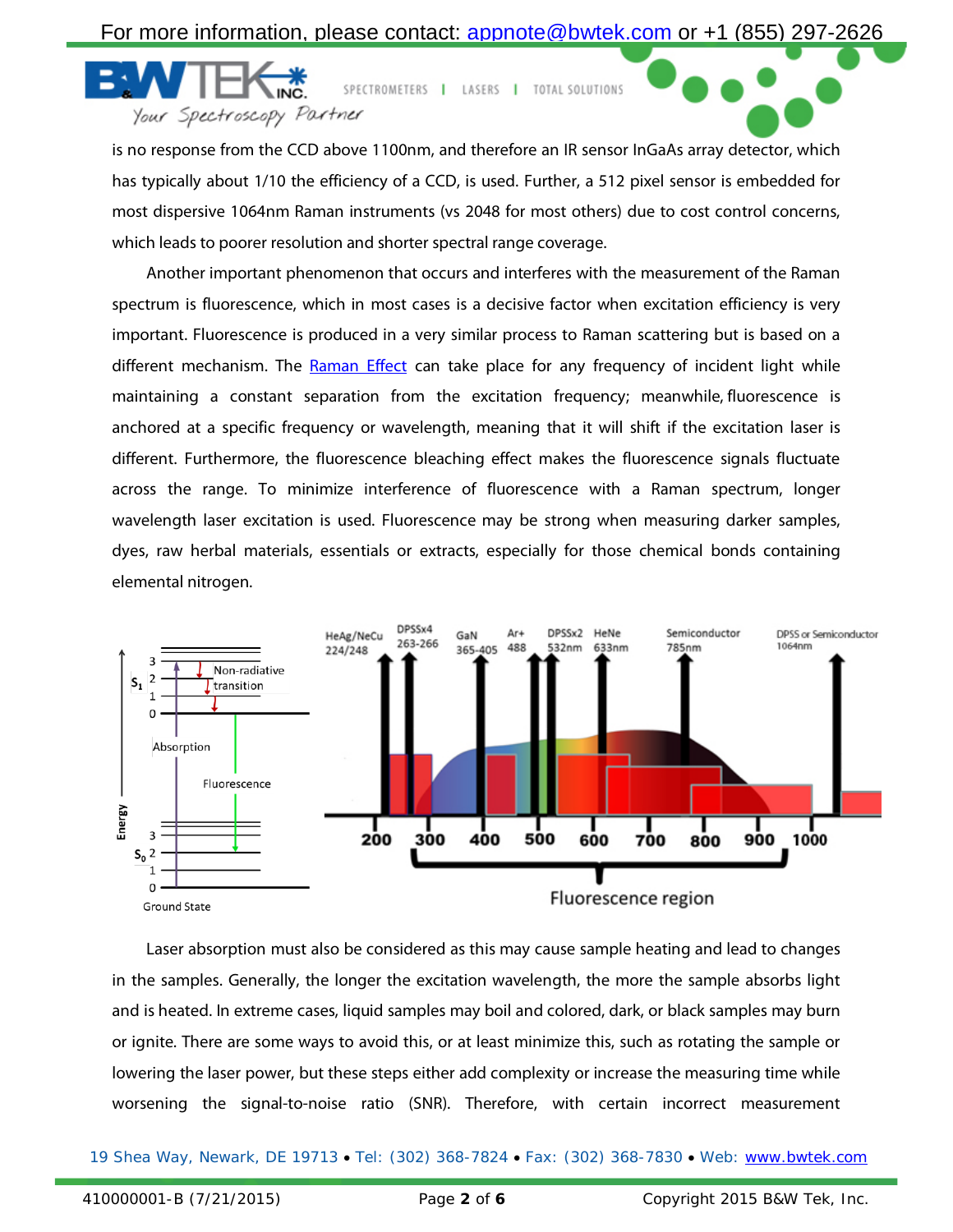For more information, please contact: [appnote@bwtek.com](mailto:appnote@bwtek.com) or +1 (855) 297-2626

Spectroscopy Partner

configurations, it is possible for users to damage some materials even though Raman is a nondestructive technology.

SPECTROMETERS | LASERS | TOTAL SOLUTIONS

Other factors, such as chemical bond resonance, should also be taken into consideration when choosing a wavelength.

Below, we show some sample spectra that exhibit the different performance of various excitations.



It must be noted that there are many materials that can be scanned using any wavelength without a problem. In the example above, it is shown that the Raman spectrum of toluene can be measured readily using all three standard excitation lasers.

The [532nm](http://bwtek.com/products/i-raman-plus/) laser excitation provides good sensitivity and is commonly used for carbon nanotube [analysis,](http://bwtek.com/applications/carbon/) where the sample may burn at **785nm**. Of course, there is the option of lowering the laser power for the higher wavelength, but this will result in a lower SNR.



The 532nm excitation is also recommended for metal oxides or minerals and inorganic materials in general. The 532nm instrument also has the benefit of covering the full range from 65cm<sup>-1</sup> to 4000cm<sup>-1</sup>, which may be an important consideration for certain applications where there are distinct signals in the higher Raman shift region, including the –NH and –OH functional groups at 2800 and 3700 cm<sup>-1</sup>.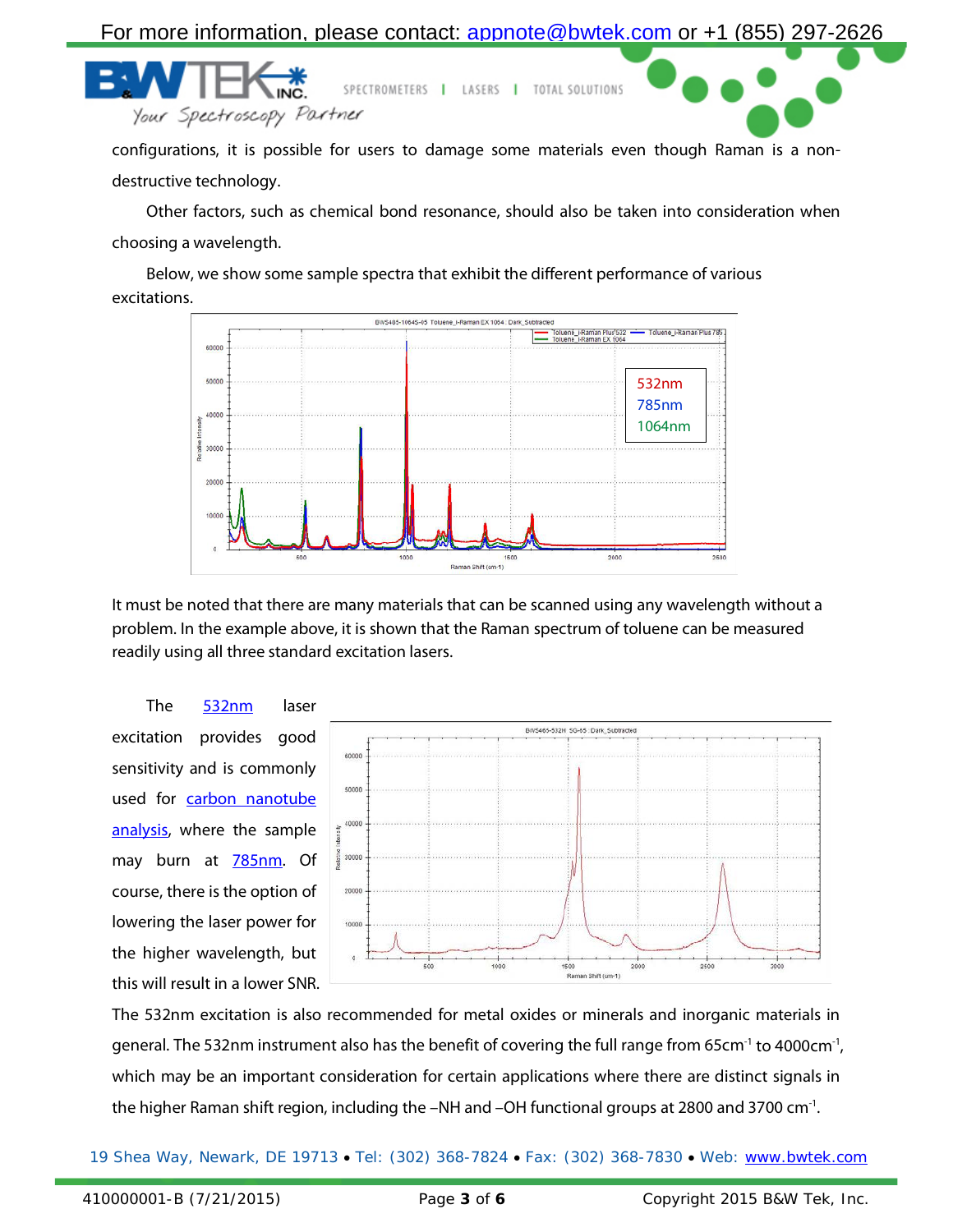

SPECTROMETERS | LASERS | TOTAL SOLUTIONS Spectroscopy Partner

The **785nm** wavelength excitation is the most popular and common wavelength currently in use, as it performs efficiently for over 90% of Raman active materials with limited interference from fluorescence. Depending on the sample and the strength of the corresponding Raman signal, a single scan acquisition may take anywhere from one second to several minutes. Between the 3 standard wavelengths, the balance of fluorescence reduction and spectral resolution makes the 785nm the most versatile choice.



In the above spectra of Norcodeine scanned using 785nm and [1064nm](http://bwtek.com/products/i-raman-ex/) excitation, the 785nm spectrum displays more detail because of better resolution. It was also acquired using a much shorter integration time than the 1064nm.

In most cases, the only reason to choose 1064nm is to minimize fluorescence.

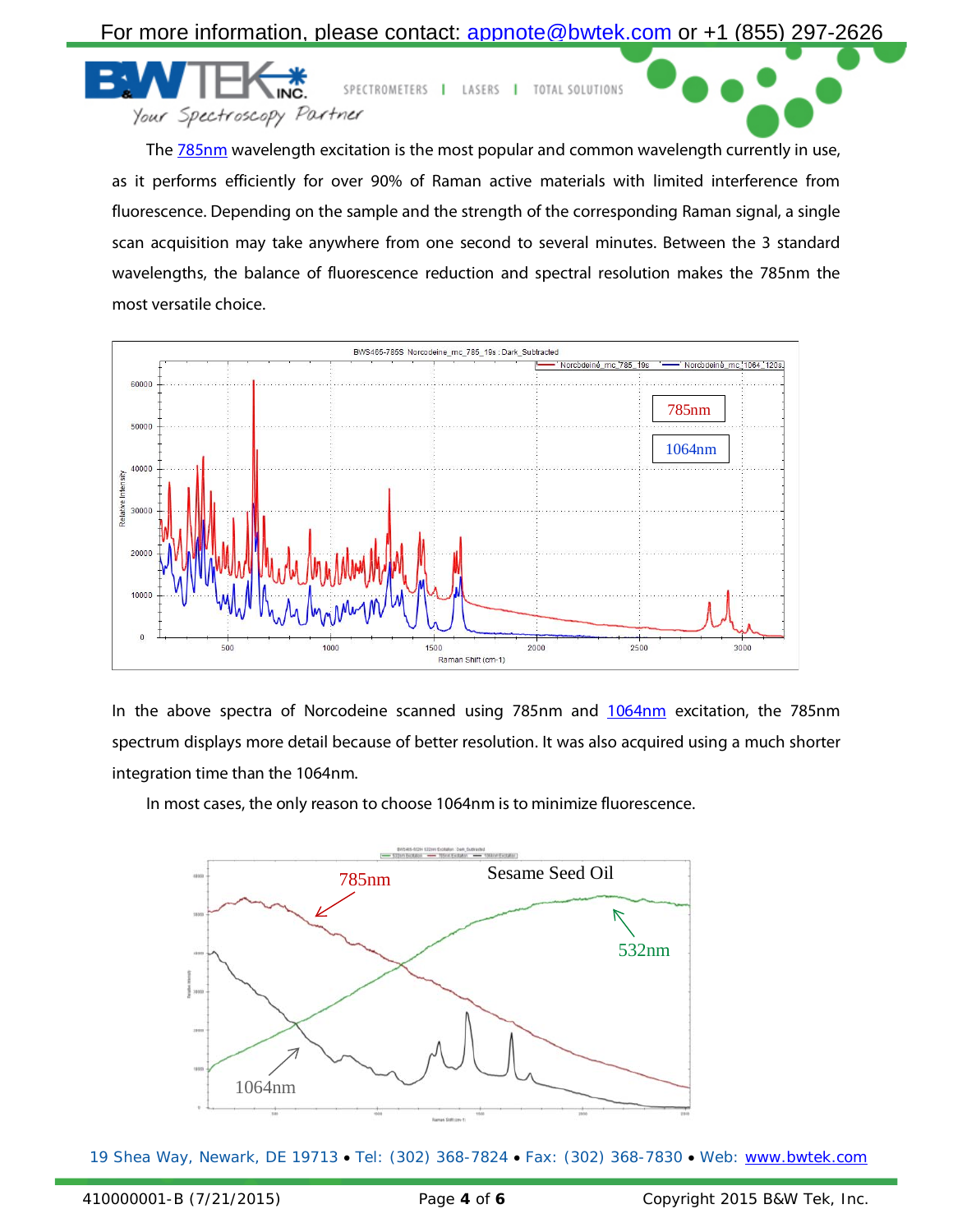

For example, the Raman spectrum of sesame seed oil can be measured at [1064nm](http://bwtek.com/products/i-raman-ex/) excitation, but the spectra collected fro[m 532nm](http://bwtek.com/products/i-raman-plus/) and [785nm](http://bwtek.com/products/i-raman-plus/) are masked by strong fluorescence.



Although there have been concerns in the past about fluorescence in cellulose, a good spectrum can be collected using both 785nm and 1064nm, with fluorescence only playing a part at 532nm.

In addition to the three most widely used excitations, the 633nm single mode laser is used for most biomedical applications which require precision in regards to excitation power and region while not damaging the sample, nor illuminating fluorescence. As such, most of the previously published work using Raman in this field is done with this excitation wavelength.

In summary:

- $\triangleright$  The 532nm laser provides the highest energy to bombard the sample structure, leading to higher fluorescence, making it ideal for inorganic materials;
- The 785nm laser provides a balance of performance with less excitation efficiency but also lower fluorescence, giving the best economic performance and making it the best choice for most chemicals;
- The 1064nm laser performs with the least fluorescence but also takes the longest amount of time to get adequate levels of signal to analyze, while having a higher probability of overheating the sample. This makes it a better fit for materials such as dyes, oils, and colored polymers when used properly.